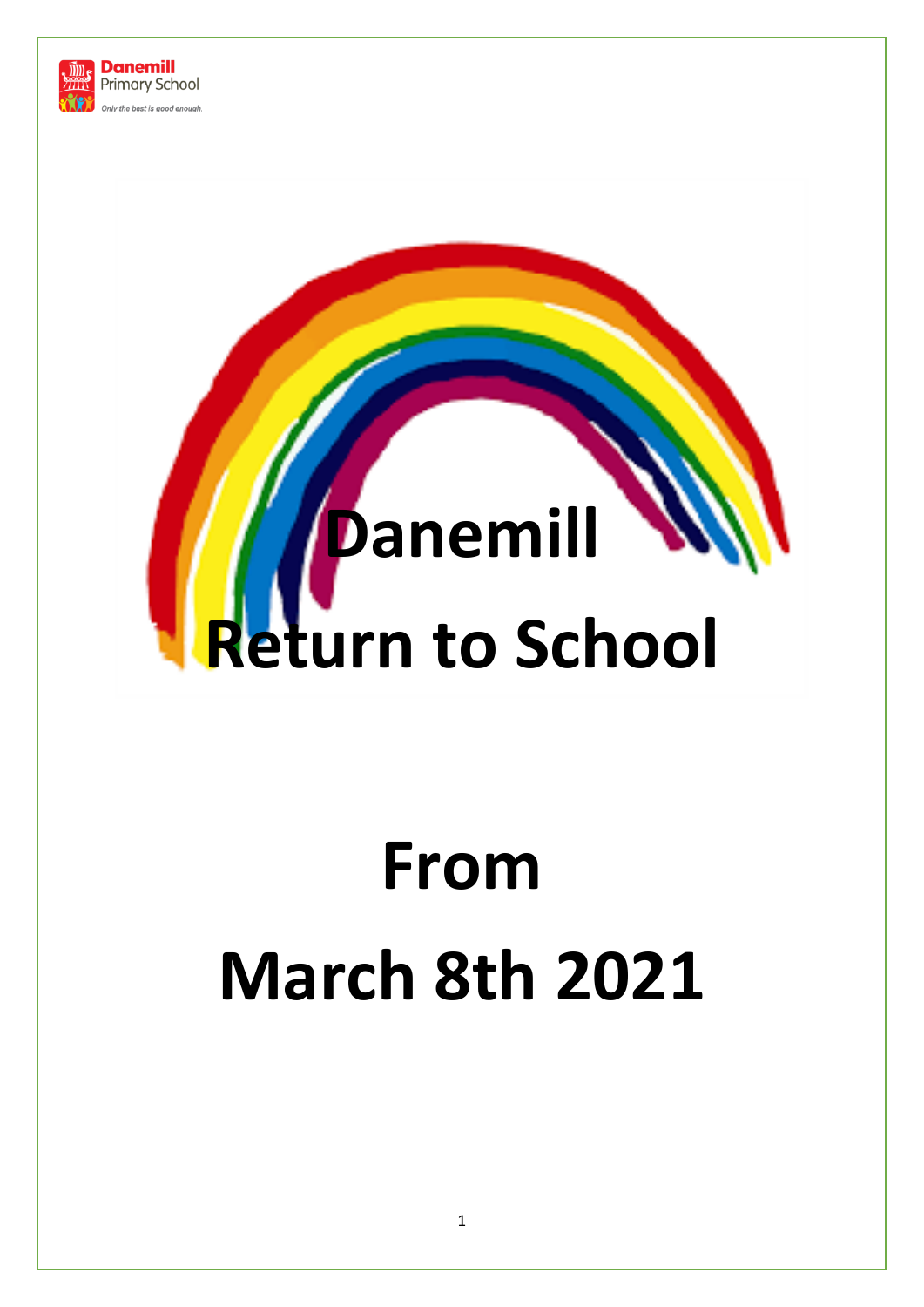

**Review**

This document aims to set out serve as a reminder for Danemill's plans to return to school for all children following the following Government Guidance:

# **All children will return on Monday 8th March 2021.**

Our children will return into their classes and taught by their class teacher. They will form a bubble with their classmates in their class. They will be able to learn and play with the children within their class. There will be two exceptions: Pre-School and EYFS. Pre-School will be one bubble. EYFS as a year group will be one bubble. They will continue to have break time, lunch time and PE lessons within their bubble.

# **Drop-off and Collection Arrangements:**

# **Reminders**

We appreciate the support that you will need to have gained to support us with these staggered entries and exit but this is one of the most difficult jobs that we must navigate. To show that we can open as a school we have to ensure that we can support adults to socially distance.

We therefore must implement a one-way system so we can enter and exit adults at drop off and collection. With only 3 entrances, we have no other choice than to stagger entry and exit.

**Please note parents will not be able to come past these gates into school under any circumstance. We also will not be allowed any parents in our school building. Any meetings will be phone calls or via weblink.** 

This will be monitored on a weekly basis, at least.

**\*If you are late and miss your entry then you will need to wait away from the school building until all of the children have entered then we will be able to make provision to get your child to their correct bubble.** 

**\*If children are distressed and unable to independently separate from their parents then they will be asked to try again the following day and/or at a different point of the day after the staggered opening. Please note that your child's teacher and our SLT members are there to support you at all times.** 

Upon arrival and departure, children will be asked to wash their hands. There are also scheduled hand washing slots during the school day.

**If** you choose to walk to school and your child is wearing a face covering, we will ask you to remove it for them before they enter the school gates. The government guidelines are clear and direct children to not require PPE in school.

### **Please protect yourself and others by wearing your mask on the school premises unless medically exempt.**

If your child has siblings, then we know that this is going to be a difficult time to navigate. However, there will be SLT members of staff on hand to support you.

### **Classrooms**

- Adults will continue to maintain social distancing.
- Classrooms will be well ventilated with doors and windows left open.
- Classroom furniture will be laid out in line with government guidance. Pre-School and EYFS will continue to have free flow and continuous provision. Other year groups will have their tables in rows as directed by the government guidance.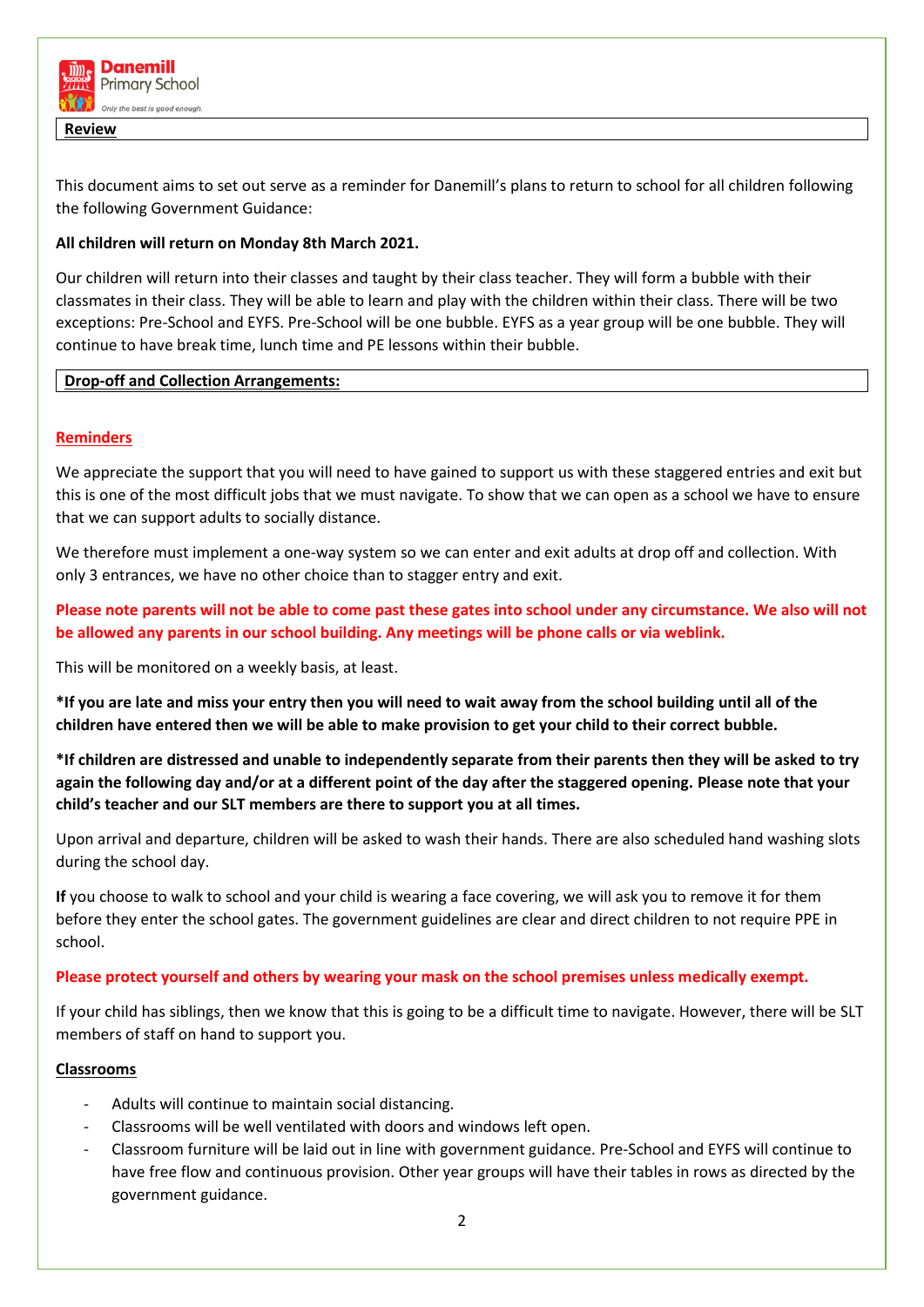

**Danemill Primary School** 

Only the best is good enough.

- Children will sit in the same seat throughout the day.
- Children will have access to their own pencil case and stationery. This is all provided by school.
- Children will be expected to wear their uniform. On days where they will have a PE session, they will be able to come to school in their PE kit (tracksuit) so that this minimises changing of clothes.
- **Please do not send your child into school with additional things, e.g., show and tell, sports equipment, pencil cases.**

# **Movement Around School**

- Children will eat their dinner in their classrooms. On days where the weather is good, we may eat outdoors within our bubbles. Children will wash their hands thoroughly before and after children eat their lunch.
- To the best of our ability, groups of children will not mix.
- We will make the most of our outdoor space and the children will have slots to be able to use our Forest School. They will also have an additional afternoon play.

### **Additional Information:**

**Our staff within school are given the opportunity to participate in a voluntary lateral flow testing system.** 

# **Actions if a pupil shows COVID-19 symptoms**

Pupil displays COVID-19 symptoms. Isolated in an identified room within school.

Send home and advised to complete COVID test. Household members should self-isolate for 10 days.Encourage to

get tested.

If test is negative, return to school and household ends self-isolation.

If test is positive, move to 'confirmed case' scenario.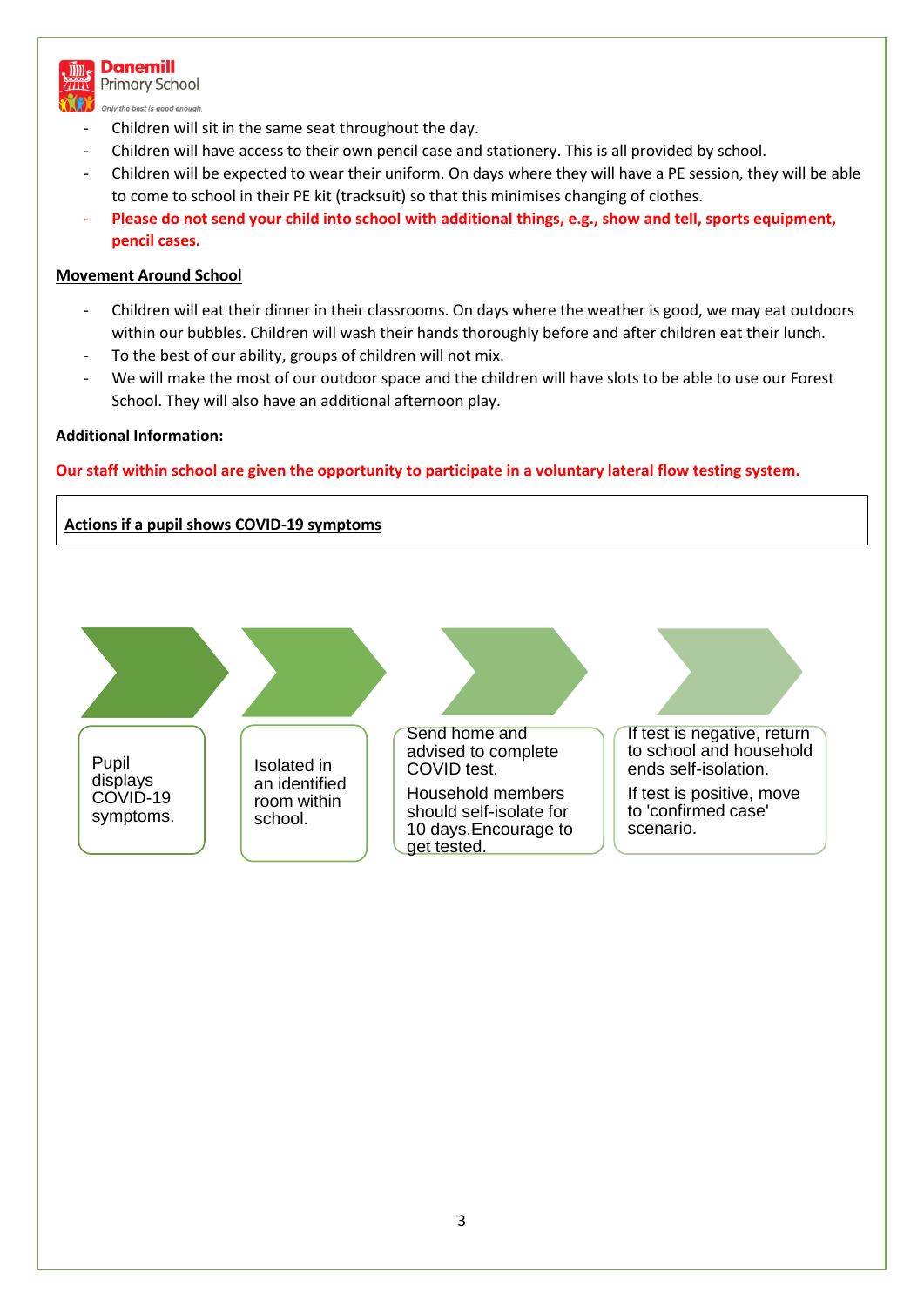

### Whistleblowing Policy:

<http://www.danemill.com/documents/policies/201819/DSAT%20Whistleblowing%20Policy%20V2.0.pdf>

### Frequently Asked Questions

- 1. Can I collect siblings at the same time?
- A. Children need to be collected at the time that they are allocated.
- 2. Can I come with my child to the classroom?
- A. No. Parents are not allowed past the school gate or in the school building. They will also be asked to collect from the school gate.
- 3. Is it full uniform?
- A. Children need to wear full uniform. On the days that they have PE, they can wear their PE tracksuit ALL DAY.

### **If anyone has any spare tracksuits, please let us know.**

- 4. Can they bring a packed lunch?
- A. Yes. Please speak to your child about not sharing food. Under no circumstances are they allowed to share a packed lunch.
- 5. Will my child be tested for COVID within school?
- A. No.